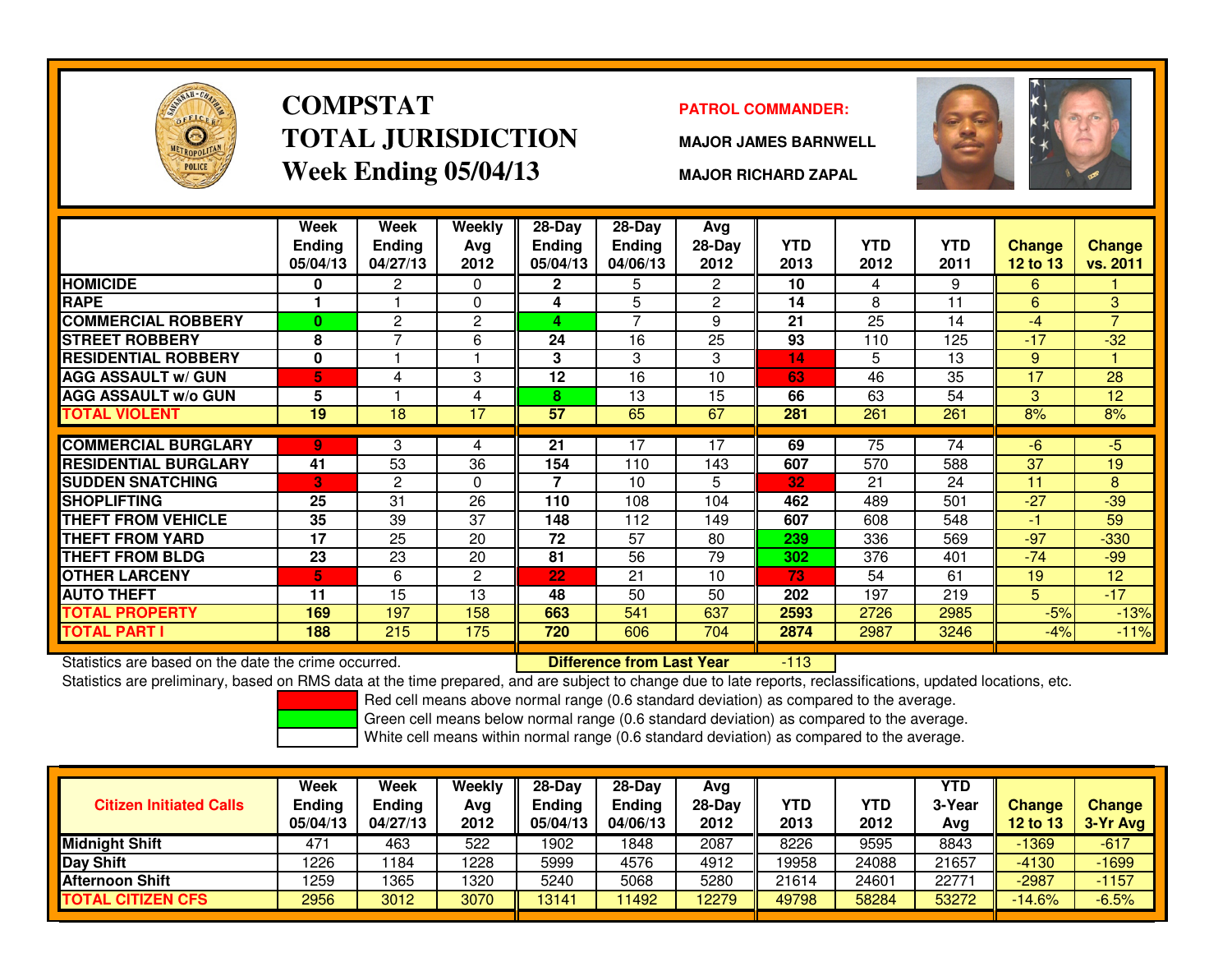

**COMPSTATWEST CHATHAM PRECINCTWeek Ending 05/04/13**

**PRECINCT COMMANDER:**

**CAPT. PHILIP REILLEY**



|                             | Week           | Week           | Weekly         | 28-Day       | $28 - Day$     | Avg            |              |            |                |                |                |
|-----------------------------|----------------|----------------|----------------|--------------|----------------|----------------|--------------|------------|----------------|----------------|----------------|
|                             | <b>Ending</b>  | <b>Ending</b>  | Avg            | Ending       | <b>Ending</b>  | 28-Day         | <b>YTD</b>   | <b>YTD</b> | <b>YTD</b>     | <b>Change</b>  | <b>Change</b>  |
|                             | 05/04/13       | 04/27/13       | 2012           | 05/04/13     | 04/06/13       | 2012           | 2013         | 2012       | 2011           | 12 to 13       | vs. 2011       |
| <b>HOMICIDE</b>             | 0              | 0              | $\Omega$       | 0            |                | 0              |              | $\Omega$   | $\overline{2}$ |                | Æ              |
| <b>RAPE</b>                 | 0              | 0              | $\Omega$       | 0            |                |                | $\mathbf{2}$ | 3          | $\mathbf{2}$   | $-1$           | $\mathbf{0}$   |
| <b>COMMERCIAL ROBBERY</b>   | $\bf{0}$       | $\Omega$       | $\Omega$       | $\bf{0}$     | $\overline{c}$ | $\overline{2}$ | 4            | 5          | $\overline{2}$ | $-1$           | $\overline{2}$ |
| <b>STREET ROBBERY</b>       | $\bf{0}$       | 0              |                |              | 2              | 3              | 13           | 15         | 11             | $-2$           | $\overline{2}$ |
| <b>RESIDENTIAL ROBBERY</b>  | 0              | 0              | $\Omega$       |              |                | $\mathbf{0}$   | 3            | $\Omega$   | 3              | 3              | $\mathbf{0}$   |
| <b>AGG ASSAULT w/ GUN</b>   | $\bf{0}$       | $\overline{2}$ | $\Omega$       | 2            | $\overline{c}$ |                | 8            | 6          | 10             | $\overline{2}$ | $-2$           |
| <b>AGG ASSAULT w/o GUN</b>  | $\bf{0}$       | 0              |                |              | 3              | $\overline{c}$ | 8            | 11         | 16             | $-3$           | $-8$           |
| <b>TOTAL VIOLENT</b>        | $\mathbf{0}$   | $\overline{2}$ | $\overline{2}$ | 5            | 12             | 9              | 39           | 40         | 46             | $-3%$          | $-15%$         |
|                             |                |                |                |              |                |                |              |            |                | 7              |                |
| <b>COMMERCIAL BURGLARY</b>  |                |                |                | $\mathbf{2}$ | 6              | 3              | 13           | 6          | 9              |                | $\overline{4}$ |
| <b>RESIDENTIAL BURGLARY</b> | 4              | 4              | 6              | 19           | 30             | 23             | 110          | 74         | 83             | 36             | 27             |
| <b>SUDDEN SNATCHING</b>     | $\mathbf{0}$   | $\Omega$       | $\Omega$       | 0            | $\mathbf{0}$   |                | $\bf{0}$     |            | 4              | $-1$           | $-4$           |
| <b>SHOPLIFTING</b>          | $\bf{0}$       |                | $\mathbf{2}$   | 8            | 15             | 10             | 54           | 49         | 47             | 5              | $\overline{7}$ |
| <b>THEFT FROM VEHICLE</b>   | 6              | $\overline{2}$ | 5              | 13           | 16             | 22             | 86           | 83         | 95             | 3              | -9             |
| <b>THEFT FROM YARD</b>      |                | 4              | 3              | 8            | $\overline{7}$ | 13             | 31           | 66         | 97             | $-35$          | $-66$          |
| <b>THEFT FROM BLDG</b>      | 5              | 4              | 3              | 15           | $\overline{ }$ | 12             | 46           | 66         | 64             | $-20$          | $-18$          |
| <b>OTHER LARCENY</b>        | $\overline{2}$ | $\Omega$       | $\Omega$       | 3            | 3              | $\overline{c}$ | 8            | 9          | 15             | $-1$           | $-7$           |
| <b>AUTO THEFT</b>           |                | 2              | $\overline{2}$ | 8            | $\overline{7}$ | ⇁              | 30           | 27         | 58             | 3              | $-28$          |
| <b>TOTAL PROPERTY</b>       | 20             | 18             | 23             | 76           | 91             | 91             | 378          | 381        | 472            | $-1%$          | $-20%$         |
| <b>TOTAL PART I</b>         | <b>20</b>      | 20             | 25             | 81           | 103            | 101            | 417          | 421        | 518            | $-1%$          | $-19%$         |

Statistics are based on the date the crime occurred. **Difference from Last Year** 

Statistics are preliminary, based on RMS data at the time prepared, and are subject to change due to late reports, reclassifications, updated locations, etc.

Red cell means above normal range (0.6 standard deviation) as compared to the average.

-4

Green cell means below normal range (0.6 standard deviation) as compared to the average.

| <b>Citizen Initiated Calls</b> | Week<br>Ending<br>05/04/13 | Week<br><b>Ending</b><br>04/27/13 | Weekly<br>Avg<br>2012 | $28-Day$<br><b>Endina</b><br>05/04/13 | $28-Dav$<br><b>Ending</b><br>04/06/13 | Avg<br>28-Dav<br>2012 | YTD<br>2013 | YTD<br>2012 | YTD<br>3-Year<br>Avg | <b>Change</b><br><b>12 to 13</b> | Change<br>3-Yr Avg |
|--------------------------------|----------------------------|-----------------------------------|-----------------------|---------------------------------------|---------------------------------------|-----------------------|-------------|-------------|----------------------|----------------------------------|--------------------|
| <b>Midnight Shift</b>          |                            | 85                                | 100                   | 352                                   | 384                                   | 401                   | 1607        | 857ء        | 1710                 | $-250$                           | $-103$             |
| Day Shift                      | 228                        | 231                               | 248                   | 2238                                  | 950                                   | 993                   | 4088        | 4705        | 4366                 | $-617$                           | $-278$             |
| <b>Afternoon Shift</b>         | 243                        | 236                               | 271                   | 994                                   | 1007                                  | 1086                  | 4397        | 4815        | 4584                 | $-418$                           | $-187$             |
| <b>TOTAL CITIZEN CFS</b>       | 548                        | 548                               | 620                   | 3584                                  | 2341                                  | 2479                  | 10092       | 11377       | 10659                | $-11.3%$                         | $-5.3%$            |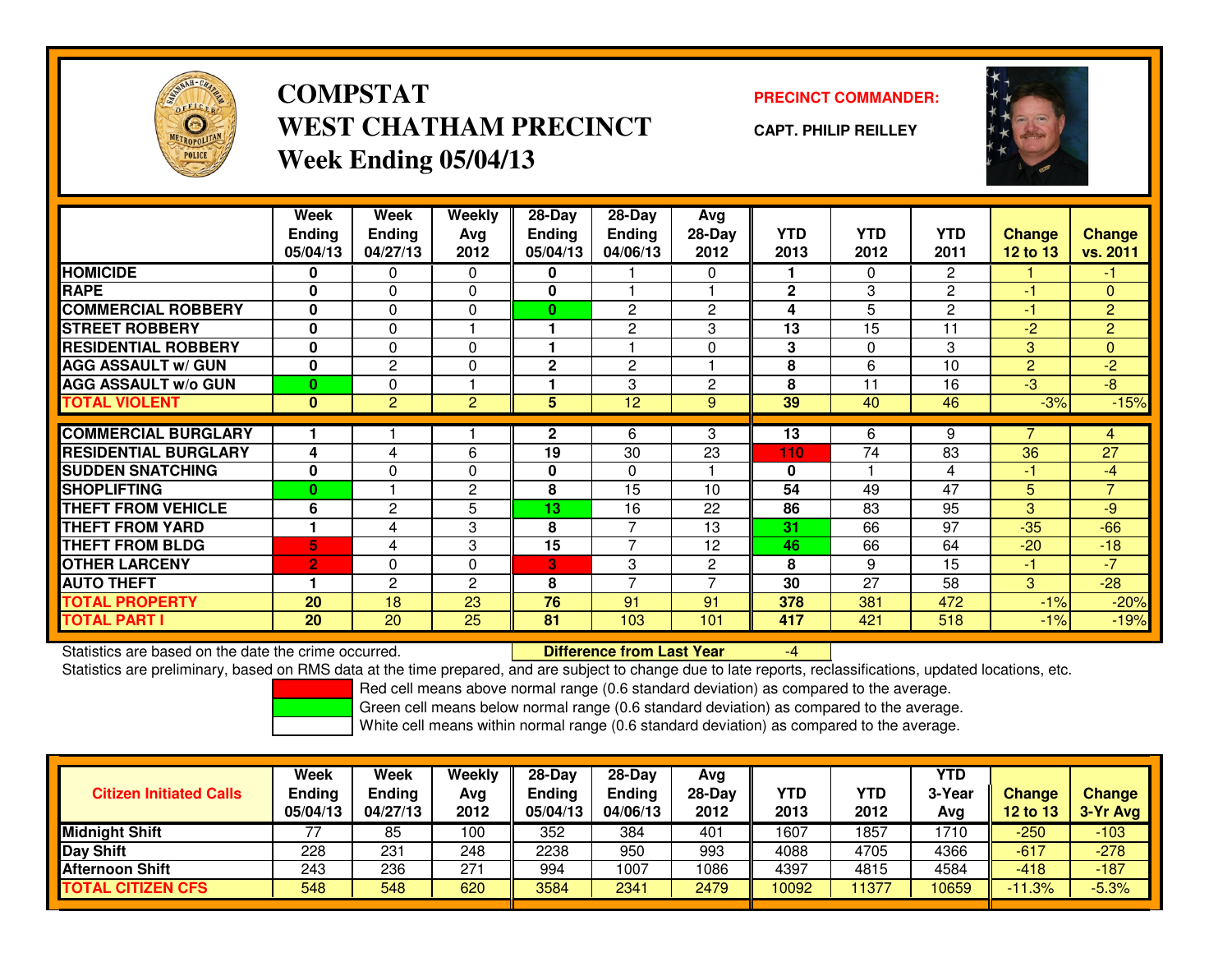

## **COMPSTATDOWNTOWN PRECINCTWeek Ending 05/04/13**

### **PRECINCT COMMANDER:**

**CAPT. MIKE WILKINS**

 $-40$ 



|                             | Week          | Week     | Weekly         | 28-Day                   | $28-Day$      | Avg            |              |                |            |                |                |
|-----------------------------|---------------|----------|----------------|--------------------------|---------------|----------------|--------------|----------------|------------|----------------|----------------|
|                             | <b>Ending</b> | Ending   | Ava            | Ending                   | <b>Ending</b> | $28-Day$       | <b>YTD</b>   | <b>YTD</b>     | <b>YTD</b> | <b>Change</b>  | <b>Change</b>  |
|                             | 05/04/13      | 04/27/13 | 2012           | 05/04/13                 | 04/06/13      | 2012           | 2013         | 2012           | 2011       | 12 to 13       | vs. 2011       |
| <b>HOMICIDE</b>             | 0             | 0        | $\Omega$       | 0                        | 2             |                | $\mathbf{2}$ | 0              | 3          | $\overline{2}$ | $\bullet$      |
| <b>RAPE</b>                 | 0             | 0        | $\mathbf 0$    | 0                        | 3             | $\Omega$       | 4            | $\overline{2}$ | 3          | $\overline{2}$ |                |
| <b>COMMERCIAL ROBBERY</b>   | $\bf{0}$      | 0        | $\Omega$       | 0                        |               |                | $\mathbf{2}$ | 3              | 0          | -1             | $\overline{2}$ |
| <b>STREET ROBBERY</b>       | 4             | 3        | 2              | 12                       | 5             | 8              | 34           | 38             | 31         | -4             | 3 <sup>1</sup> |
| <b>RESIDENTIAL ROBBERY</b>  | $\bf{0}$      | 0        | $\mathbf 0$    |                          | 0             |                | 3            | 2              | 2          |                |                |
| <b>AGG ASSAULT w/ GUN</b>   | 3             | 0        |                | 5                        | 6             | $\overline{c}$ | 16           | 9              | 6          | $\overline{7}$ | 10             |
| <b>AGG ASSAULT w/o GUN</b>  |               | 0        |                | $\overline{2}$           | 0             | 5              | 15           | 15             | 9          | $\Omega$       | 6              |
| <b>TOTAL VIOLENT</b>        | 8             | 3        | 4              | 20                       | 17            | 17             | 76           | 69             | 54         | 10%            | 41%            |
|                             |               |          |                |                          |               |                |              |                |            |                |                |
| <b>COMMERCIAL BURGLARY</b>  |               | 0        |                | 3                        | 0             | $\overline{2}$ | 5            | 13             | 11         | -8             | $-6$           |
| <b>RESIDENTIAL BURGLARY</b> | 6             | 9        | 3              | 20                       | 8             | 12             | 57           | 58             | 59         | -1             | $-2$           |
| <b>SUDDEN SNATCHING</b>     | 0             | 0        | $\Omega$       |                          | 9             | 2              | 16           | 10             | 7          | 6              | 9              |
| <b>SHOPLIFTING</b>          | $\mathbf{2}$  | 6        | 3              | 13                       | 10            | 11             | 50           | 52             | 47         | $-2$           | 3              |
| <b>THEFT FROM VEHICLE</b>   | 8             | 6        | $\overline{ }$ | 39                       | 25            | 29             | 121          | 144            | 89         | $-23$          | 32             |
| <b>THEFT FROM YARD</b>      | 6             | 8        | 5              | 21                       | 20            | 19             | 75           | 64             | 145        | 11             | $-70$          |
| <b>THEFT FROM BLDG</b>      | 3             |          | 5              | $\overline{\phantom{a}}$ | 14            | 18             | 55           | 88             | 88         | $-33$          | $-33$          |
| <b>OTHER LARCENY</b>        |               |          |                | 4                        | 5             | $\overline{2}$ | 12           | 14             | 20         | $-2$           | -8             |
| <b>AUTO THEFT</b>           |               | 4        | $\overline{2}$ | 7                        | 10            | 8              | 40           | 35             | 24         | 5              | 16             |
| <b>TOTAL PROPERTY</b>       | 28            | 35       | 25             | 115                      | 101           | 104            | 431          | 478            | 490        | $-10%$         | $-12%$         |
| <b>TOTAL PART I</b>         | 36            | 38       | 30             | 135                      | 118           | 121            | 507          | 547            | 544        | $-7%$          | $-7%$          |

Statistics are based on the date the crime occurred. **Difference from Last Year** 

Statistics are preliminary, based on RMS data at the time prepared, and are subject to change due to late reports, reclassifications, updated locations, etc.

Red cell means above normal range (0.6 standard deviation) as compared to the average.

Green cell means below normal range (0.6 standard deviation) as compared to the average.

| <b>Week</b><br><b>Ending</b> | Week<br>Ending | Weekly<br>Avg | $28-Day$<br><b>Ending</b> | $28-Dav$<br><b>Ending</b> | Avg<br>$28-Dav$ | <b>YTD</b> | YTD   | <b>YTD</b><br>3-Year | Change   | <b>Change</b><br>$3-Yr$ Avg |
|------------------------------|----------------|---------------|---------------------------|---------------------------|-----------------|------------|-------|----------------------|----------|-----------------------------|
| 85                           | 97             | 120           | 413                       | 472                       | 480             | 1889       | 2221  | 2041                 | $-332$   | $-152$                      |
| 230                          | $21^{\circ}$   | 210           | 852                       | 855                       | 838             | 3587       | 4194  | 3793                 | $-607$   | $-206$                      |
| 233                          | 218            | 222           | 918                       | 1007                      | 889             | 3877       | 4257  | 3962                 | $-380$   | $-85$                       |
| 548                          | 526            | 552           | 2183                      | 2334                      | 2207            | 9353       | 10672 | 9796                 | $-12.4%$ | $-4.5%$                     |
|                              | 05/04/13       | 04/27/13      | 2012                      | 05/04/13                  | 04/06/13        | 2012       | 2013  | 2012                 | Avg      | 12 to 13                    |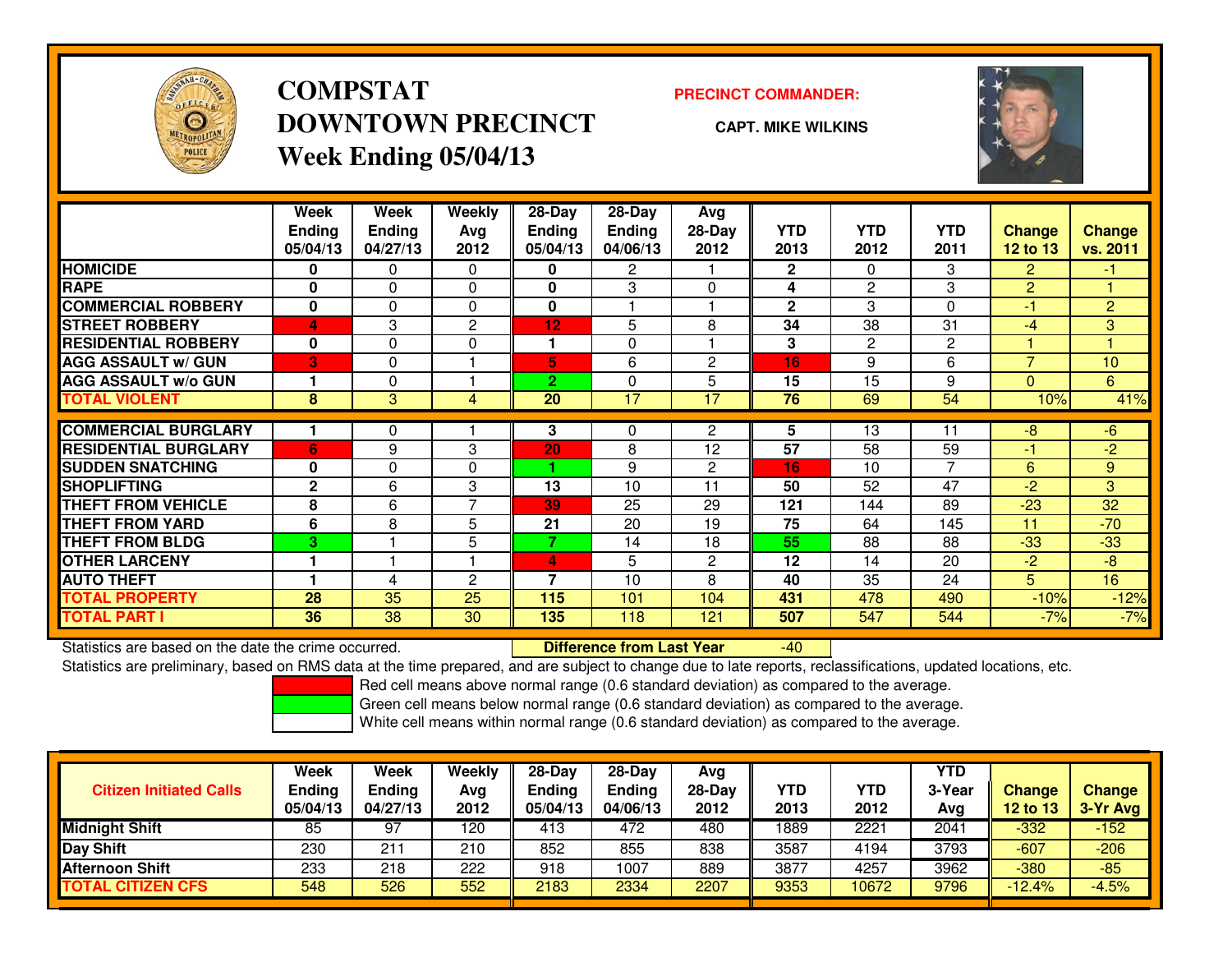

# **COMPSTATCENTRAL PRECINCT CAPT. DEVONN ADAMSWeek Ending 05/04/13**

**PRECINCT COMMANDER:**



|                             | Week<br><b>Ending</b><br>05/04/13 | Week<br><b>Ending</b><br>04/27/13 | Weekly<br>Ava<br>2012 | $28$ -Day<br>Ending<br>05/04/13 | $28$ -Day<br><b>Ending</b><br>04/06/13 | Avg<br>$28-Day$<br>2012 | <b>YTD</b><br>2013 | <b>YTD</b><br>2012 | <b>YTD</b><br>2011 | <b>Change</b><br>12 to 13 | <b>Change</b><br>vs. 2011 |
|-----------------------------|-----------------------------------|-----------------------------------|-----------------------|---------------------------------|----------------------------------------|-------------------------|--------------------|--------------------|--------------------|---------------------------|---------------------------|
| <b>HOMICIDE</b>             | 0                                 | 2                                 | $\Omega$              | $\mathbf{2}$                    |                                        |                         | 3                  | 3                  | 0                  | $\Omega$                  | 3                         |
| <b>RAPE</b>                 |                                   |                                   | $\Omega$              | $\mathbf{2}$                    | $\Omega$                               | $\Omega$                | 3                  | $\Omega$           | 2                  | 3                         |                           |
| <b>COMMERCIAL ROBBERY</b>   | $\Omega$                          | $\Omega$                          | $\Omega$              |                                 |                                        | $\overline{2}$          | 4                  | 4                  | 2                  | $\mathbf{0}$              | $\overline{2}$            |
| <b>STREET ROBBERY</b>       | $\mathbf{2}$                      |                                   | $\overline{2}$        | 6                               | 6                                      | ⇁                       | 25                 | 27                 | 44                 | $-2$                      | $-19$                     |
| <b>RESIDENTIAL ROBBERY</b>  | $\bf{0}$                          | 0                                 | $\mathbf 0$           | 0                               | $\overline{c}$                         | $\Omega$                | 3                  |                    |                    | $\overline{2}$            | $\overline{2}$            |
| <b>AGG ASSAULT w/ GUN</b>   | 0                                 | 0                                 |                       |                                 | 4                                      | 4                       | 16                 | 15                 | 13                 |                           | 3 <sup>1</sup>            |
| <b>AGG ASSAULT w/o GUN</b>  | $\overline{2}$                    |                                   |                       | $\mathbf{2}$                    | $\overline{2}$                         | 3                       | 18                 | 13                 | 13                 | 5                         | 5                         |
| <b>TOTAL VIOLENT</b>        | 5                                 | 5                                 | 4                     | 14                              | 16                                     | 16                      | 72                 | 63                 | 75                 | 14%                       | $-4%$                     |
| <b>COMMERCIAL BURGLARY</b>  | 3                                 |                                   |                       | 9.                              | 6                                      | 4                       | 24                 | 14                 | 33                 | 10                        | $-9$                      |
|                             |                                   |                                   |                       |                                 |                                        |                         |                    |                    |                    |                           | $-7$                      |
| <b>RESIDENTIAL BURGLARY</b> | 11                                | 16                                | 10                    | 42                              | 30                                     | 39                      | 157                | 168                | 164                | $-11$                     |                           |
| <b>SUDDEN SNATCHING</b>     |                                   | 0                                 | $\mathbf 0$           |                                 | $\Omega$                               |                         | 5                  | 4                  | 8                  |                           | $-3$                      |
| <b>SHOPLIFTING</b>          | 3                                 |                                   |                       | 5                               | 15                                     | 4                       | 38                 | 9                  | 27                 | 29                        | 11                        |
| <b>THEFT FROM VEHICLE</b>   | 12                                | 11                                | 9                     | 48                              | 22                                     | 35                      | 131                | 155                | 129                | $-24$                     | $\overline{2}$            |
| <b>THEFT FROM YARD</b>      | $\overline{2}$                    | 8                                 | 5                     | 21                              | 14                                     | 20                      | 60                 | 86                 | 153                | $-26$                     | $-93$                     |
| <b>THEFT FROM BLDG</b>      | 4                                 | 9                                 | 3                     | 19                              | 6                                      | 12                      | 61                 | 68                 | 93                 | $-7$                      | $-32$                     |
| <b>OTHER LARCENY</b>        | $\overline{2}$                    |                                   | $\mathbf 0$           | 4                               | 3                                      |                         | 13                 | 7                  | 12                 | 6                         |                           |
| <b>AUTO THEFT</b>           | 3                                 | 7                                 | 3                     | 19                              | 11                                     | 12                      | 54                 | 49                 | 56                 | 5                         | $-2$                      |
| <b>TOTAL PROPERTY</b>       | 41                                | 54                                | 32                    | 168                             | 107                                    | 128                     | 543                | 560                | 675                | $-3%$                     | $-20%$                    |
| <b>TOTAL PART I</b>         | 46                                | 59                                | 36                    | 182                             | 123                                    | 145                     | 615                | 623                | 750                | $-1%$                     | $-18%$                    |

Statistics are based on the date the crime occurred. **Difference from Last Year** 

Statistics are based on the date the crime occurred. **Externee the Difference from Last Year Theore Act Act Li**<br>Statistics are preliminary, based on RMS data at the time prepared, and are subject to change due to late repo

Red cell means above normal range (0.6 standard deviation) as compared to the average.

Green cell means below normal range (0.6 standard deviation) as compared to the average.

| <b>Citizen Initiated Calls</b> | <b>Week</b><br><b>Ending</b><br>05/04/13 | Week<br>Ending<br>04/27/13 | <b>Weekly</b><br>Avg<br>2012 | $28-Day$<br><b>Ending</b><br>05/04/13 | $28-Dav$<br>Ending<br>04/06/13 | Avg<br>$28-Dav$<br>2012 | <b>YTD</b><br>2013 | <b>YTD</b><br>2012 | <b>YTD</b><br>3-Year<br>Avg | <b>Change</b><br>12 to 13 | <b>Change</b><br>3-Yr Avg |
|--------------------------------|------------------------------------------|----------------------------|------------------------------|---------------------------------------|--------------------------------|-------------------------|--------------------|--------------------|-----------------------------|---------------------------|---------------------------|
| <b>Midnight Shift</b>          | 132                                      | 103                        | 116                          | 440                                   | 342                            | 463                     | 1783               | 2119               | 1946                        | $-336$                    | $-163$                    |
| Day Shift                      | 259                                      | 251                        | 269                          | 996                                   | 913                            | 1078                    | 4202               | 5188               | 4301                        | -986                      | $-99$                     |
| <b>Afternoon Shift</b>         | 273                                      | 305                        | 291                          | 1128                                  | 1014                           | 1163                    | 4581               | 5399               | 4968                        | $-818$                    | $-387$                    |
| <b>TOTAL CITIZEN CFS</b>       | 664                                      | 659                        | 676                          | 2564                                  | 2269                           | 2704                    | 10566              | 12706              | 1214                        | $-16.8%$                  | $-5.8%$                   |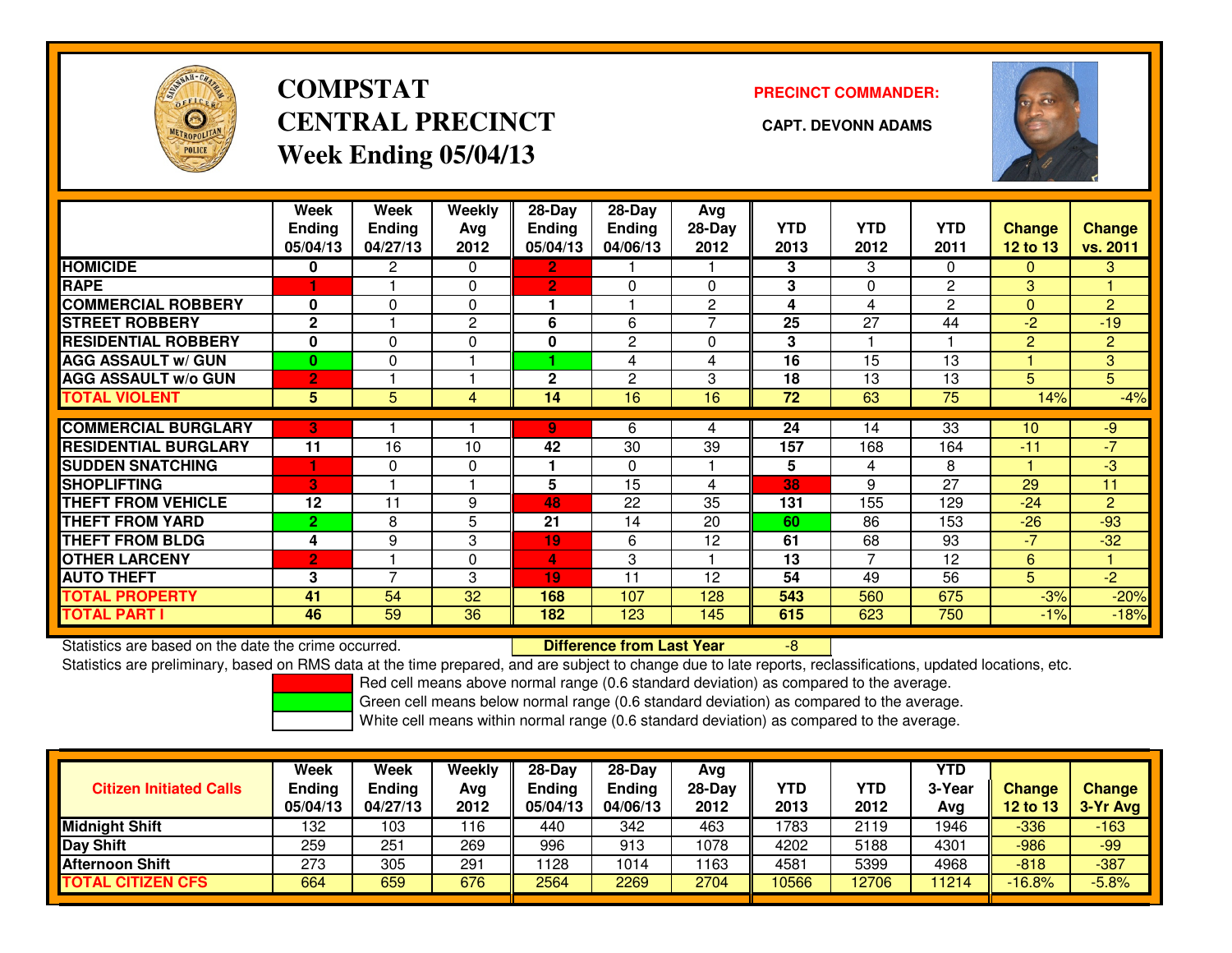

## **COMPSTATSOUTHSIDE PRECINCT CAPT. DEAN FAGERSTROMWeek Ending 05/04/13**

### **PRECINCT COMMANDER:**



|                             | Week<br><b>Ending</b><br>05/04/13 | Week<br><b>Ending</b><br>04/27/13 | Weekly<br>Avg<br>2012 | $28-Day$<br>Ending<br>05/04/13 | $28-Day$<br><b>Ending</b><br>04/06/13 | Avg<br>28-Day<br>2012 | <b>YTD</b><br>2013       | <b>YTD</b><br>2012 | <b>YTD</b><br>2011 | <b>Change</b><br><b>12 to 13</b> | <b>Change</b><br>vs. 2011 |
|-----------------------------|-----------------------------------|-----------------------------------|-----------------------|--------------------------------|---------------------------------------|-----------------------|--------------------------|--------------------|--------------------|----------------------------------|---------------------------|
| <b>HOMICIDE</b>             | 0                                 | 0                                 | $\Omega$              | 0                              | 0                                     | 0                     | $\mathbf{2}$             | $\Omega$           | 3                  | 2                                | -1.                       |
| <b>RAPE</b>                 | $\Omega$                          | $\Omega$                          | $\Omega$              |                                |                                       | $\Omega$              | 3                        | 2                  | 3                  |                                  | $\Omega$                  |
| <b>COMMERCIAL ROBBERY</b>   | 0                                 | 2                                 |                       | 3                              | 2                                     | 3                     | 6                        | 10                 | 8                  | $-4$                             | $-2$                      |
| <b>STREET ROBBERY</b>       | $\mathbf{2}$                      | $\mathbf{0}$                      |                       | $\mathbf{2}$                   | $\overline{c}$                        | 4                     | 6                        | 16                 | 26                 | $-10$                            | $-20$                     |
| <b>RESIDENTIAL ROBBERY</b>  | $\bf{0}$                          |                                   | $\Omega$              |                                | $\Omega$                              |                       | $\mathbf{2}$             | $\overline{2}$     | 4                  | $\mathbf{0}$                     | $-2$                      |
| <b>AGG ASSAULT W/ GUN</b>   | $\blacktriangleleft$              |                                   | $\mathbf 0$           | $\mathbf{2}$                   | 0                                     |                       | $\overline{\phantom{a}}$ | 6                  | 2                  |                                  | 5                         |
| <b>AGG ASSAULT w/o GUN</b>  |                                   | 0                                 |                       | $\mathbf{2}$                   | 4                                     | 2                     | 16                       | 13                 | 6                  | 3                                | 10                        |
| <b>TOTAL VIOLENT</b>        | 4                                 | 4                                 | 3                     | 11                             | 9                                     | 12                    | 42                       | 49                 | 52                 | $-14%$                           | $-19%$                    |
| <b>COMMERCIAL BURGLARY</b>  | छ।                                |                                   |                       | 5                              | 2                                     | 6                     | 13                       | 31                 | 11                 | $-18$                            | $\overline{2}$            |
| <b>RESIDENTIAL BURGLARY</b> | 8                                 | 10                                | 8                     | 32                             | 17                                    | 31                    | 129                      | 133                | 116                | -4                               | 13                        |
| <b>SUDDEN SNATCHING</b>     | и                                 | 2                                 | $\Omega$              | 4                              | $\Omega$                              |                       | 6                        | 4                  | 0                  | 2                                | 6                         |
| <b>SHOPLIFTING</b>          | 13                                | 15                                | 14                    | 56                             | 40                                    | 57                    | 210                      | 266                | 286                | $-56$                            | $-76$                     |
| <b>THEFT FROM VEHICLE</b>   | 6                                 | 8                                 | 8                     | 24                             | 27                                    | 33                    | 148                      | 110                | 92                 | 38                               | 56                        |
| <b>THEFT FROM YARD</b>      | 3                                 |                                   | 3                     | 9                              | 5                                     | 13                    | 31                       | 64                 | 57                 | $-33$                            | $-26$                     |
| <b>THEFT FROM BLDG</b>      | 18'                               | 6                                 | 5                     | 30                             | 16                                    | 19                    | 78                       | 85                 | 80                 | $-7$                             | $-2$                      |
| <b>OTHER LARCENY</b>        | $\bf{0}$                          |                                   | $\Omega$              | 8                              | 7                                     | $\overline{2}$        | 26                       | 7                  | 7                  | 19                               | 19                        |
| <b>AUTO THEFT</b>           | 3                                 | 2                                 | 3                     | 6.                             | 14                                    | 13                    | 43                       | 52                 | 42                 | -9                               |                           |
| <b>TOTAL PROPERTY</b>       | 45                                | 46                                | 43                    | 174                            | 128                                   | 173                   | 684                      | 752                | 691                | $-9%$                            | $-1%$                     |
| <b>TOTAL PART I</b>         | 49                                | 50                                | 46                    | 185                            | 137                                   | 185                   | 726                      | 801                | 743                | $-9%$                            | $-2%$                     |

Statistics are based on the date the crime occurred. **Difference from Last Year** 

-75

Statistics are preliminary, based on RMS data at the time prepared, and are subject to change due to late reports, reclassifications, updated locations, etc.

Red cell means above normal range (0.6 standard deviation) as compared to the average.

Green cell means below normal range (0.6 standard deviation) as compared to the average.

| <b>Citizen Initiated Calls</b> | <b>Week</b><br><b>Ending</b><br>05/04/13 | Week<br>Ending<br>04/27/13 | Weekly<br>Avg<br>2012 | $28-Day$<br><b>Ending</b><br>05/04/13 | $28-Dav$<br><b>Ending</b><br>04/06/13 | Avg<br>$28-Dav$<br>2012 | YTD<br>2013 | YTD<br>2012 | <b>YTD</b><br>3-Year<br>Avg | Change<br>12 to 13 | <b>Change</b><br>3-Yr Avg |
|--------------------------------|------------------------------------------|----------------------------|-----------------------|---------------------------------------|---------------------------------------|-------------------------|-------------|-------------|-----------------------------|--------------------|---------------------------|
| <b>Midnight Shift</b>          | 89                                       | 88                         | 91                    | 340                                   | 325                                   | 363                     | 1415        | 1636        | 1531                        | $-221$             | $-116$                    |
| Day Shift                      | 240                                      | 267                        | 239                   | 980                                   | 929                                   | 956                     | 3980        | 4841        | 4301                        | $-861$             | $-321$                    |
| <b>Afternoon Shift</b>         | 231                                      | 283                        | 253                   | 999                                   | 1008                                  | 1012                    | 4118        | 4735        | 4334                        | $-617$             | $-216$                    |
| <b>TOTAL CITIZEN CFS</b>       | 560                                      | 638                        | 583                   | 2319                                  | 2262                                  | 2330                    | 9513        | 11212       | 10166                       | $-15.2%$           | $-6.4%$                   |